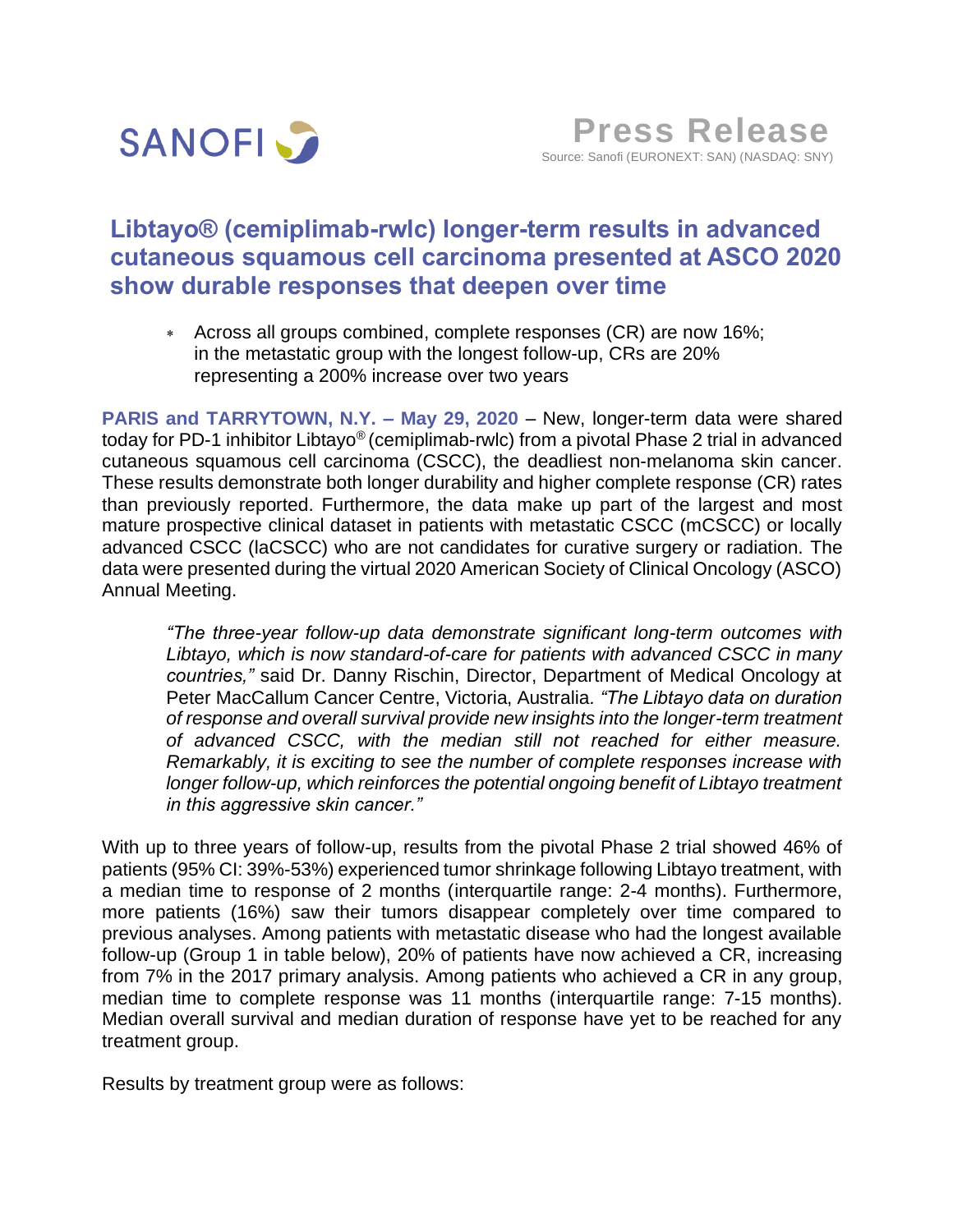|                                                                           | Group 1:<br><b>mCSCC</b><br>3 mg/kg every<br>2 weeks<br>(n=59) | Group 2:<br><b>laCSCC</b><br>3 mg/kg every<br>2 weeks<br>(n=78) | Group 3:<br>mCSCC<br>350 mg every<br>3 weeks<br>(n=56) | <b>Total</b><br>$(n=193)$ |
|---------------------------------------------------------------------------|----------------------------------------------------------------|-----------------------------------------------------------------|--------------------------------------------------------|---------------------------|
| Median duration of<br>follow-up (range)                                   | 19 months<br>$(1 - 36)$                                        | 16 months<br>$(1 - 36)$                                         | 17 months<br>$(1 - 26)$                                | 16 months<br>$(1 - 36)$   |
| Objective response rate<br>(95% confidence<br>interval [CI])              | 51%<br>(38%–64%)                                               | 45%<br>$(34\% - 57\%)$                                          | 43%<br>$(30\% - 57\%)$                                 | 46%<br>$(39\% - 53\%)$    |
| CR(n)                                                                     | 20%<br>(12)                                                    | 13%<br>(10)                                                     | 16%<br>(9)                                             | 16%<br>(31)               |
| Partial response (n)                                                      | 31%<br>(18)                                                    | 32%<br>(25)                                                     | 27%<br>(15)                                            | 30%<br>(58)               |
| Median observed time<br>to response<br>(interquartile range) <sup>*</sup> | 2 months<br>$(2-2)$                                            | 2 months<br>$(2-4)$                                             | 2 months<br>$(2-4)$                                    | 2 months<br>$(2-4)$       |
| Median observed time<br>to CR (interquartile<br>range)                    | 11 months<br>$(7-18)$                                          | 10 months<br>$(7-13)$                                           | 12 months<br>$(8-17)$                                  | 11 months<br>$(7-15)$     |
| Median duration of<br>response (95% CI) <sup>*</sup>                      | Not reached<br>(21, NE)                                        | Not reached<br>(18, NE)                                         | Not reached<br>(NE, NE)                                | Not reached<br>(29, NE)   |
| Median overall survival                                                   | Not reached                                                    | Not reached                                                     | Not reached                                            | Not reached               |

*NE = not evaluable*

*\*Based on number of patients with confirmed complete or partial response and Kaplan-Meier estimation.*

CR rates over time were as follows:

|                          | Group 1:<br>mCSCC<br>3 mg/kg every<br>2 weeks | Group 2:**<br><b>IaCSCC</b><br>3 mg/kg every 2<br>weeks | Group 3:<br>mCSCC<br>350 mg every<br>3 weeks |
|--------------------------|-----------------------------------------------|---------------------------------------------------------|----------------------------------------------|
| Primary analysis, CR %   | 7%                                            | 13%                                                     | 5%                                           |
| (n)                      | (4)                                           | (10)                                                    | (3)                                          |
| Approximately 1 year of  | 17%                                           | 13%                                                     | 16%                                          |
| follow-up, $CR \% (n)$   | (10)                                          | (10)                                                    | (9)                                          |
| Approximately 2 years of | 20%                                           | <b>NE</b>                                               | <b>NE</b>                                    |
| follow-up, $CR \% (n)$   | (12)                                          |                                                         |                                              |

*\*\*Among 23 laCSCC patients who were included in the pre-specified Group 2 interim analysis, there were no CRs.*

No new safety signals were identified. The most common treatment-emergent adverse events (AEs) were fatigue (35%), diarrhea (28%) and nausea (24%). The most common grade 3 or higher treatment-related AEs were pneumonitis (3%), autoimmune hepatitis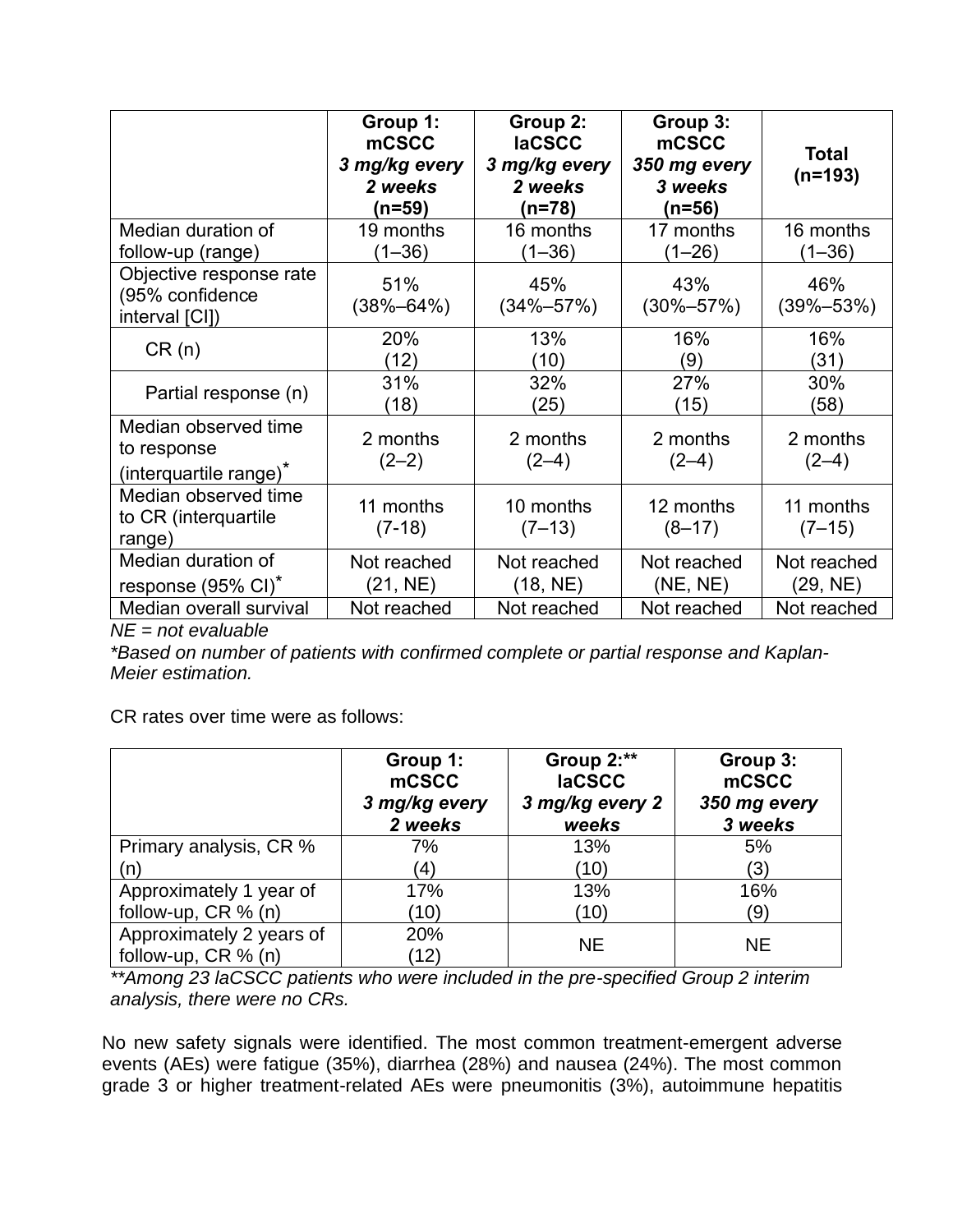(2%), anemia, colitis and diarrhea (each 1%). No new AEs resulting in death were reported compared to previous reports.

In addition to the updated efficacy and safety data, a separate post-hoc analysis of healthrelated quality of life (HRQL) outcomes from the Phase 2 trial was presented for the first time. A large majority (83%) of patients reported improved or stable overall HRQL and 43% of patients experienced a clinically meaningful reduction in pain within 4 months of treatment. The analysis was based on patient responses to the European Platform of Cancer Research cancer specific 30-item HRQL questionnaire (QLQ-C30).

The open-label, single-arm, global, pivotal Phase 2 trial (Study 1540) enrolled 193 patients with laCSCC or mCSCC who were not candidates for curative surgery or radiation. The initial primary analysis of the trial, along with results from a Phase 1 trial (Study 1423), supported the U.S. Food and Drug Administration (FDA) approval of Libtayo in late 2018. Together, the trials represent the largest and most mature prospective clinical dataset in advanced CSCC.

Libtayo is being jointly developed by Sanofi and Regeneron under a global collaboration agreement.

# **About CSCC**

CSCC is the second most common type of skin cancer in the world, accounting for approximately 20% of all skin cancers, and the number of newly diagnosed cases is expected to rise substantially in many countries. Although CSCC has a good prognosis when caught early, the cancer can prove especially difficult to treat effectively when it is advanced, and patients can experience reduced quality of life due to the impact of the disease as it progresses. While estimates vary, sources suggest that 7,000 patients in the U.S. die annually of advanced CSCC, which is comparable to the number of deaths caused by melanoma.

# **About Libtayo**

Libtayo is a fully-human monoclonal antibody targeting the immune checkpoint receptor PD-1 on T-cells. By binding to PD-1, Libtayo has been shown to block cancer cells from using the PD-1 pathway to suppress T-cell activation.

Libtayo is the first and only immunotherapy approved in the U.S., EU, and other countries for adults with mCSCC or laCSCC who are not candidates for curative surgery or curative radiation. In the U.S., the generic name for Libtayo in its approved indication is cemiplimabrwlc, with rwlc as the suffix designated in accordance with Nonproprietary Naming of Biological Products Guidance for Industry issued by the U.S. Food and Drug Administration.

The extensive clinical program for Libtayo is focused on difficult-to-treat cancers. In skin cancer, this includes a pivotal trial in advanced basal cell carcinoma and additional trials in adjuvant and neoadjuvant CSCC. Libtayo is also being investigated in pivotal Phase 3 trials in non-small cell lung cancer and cervical cancer, as well as in trials combining Libtayo with novel therapeutic approaches for both solid tumors and blood cancers. These potential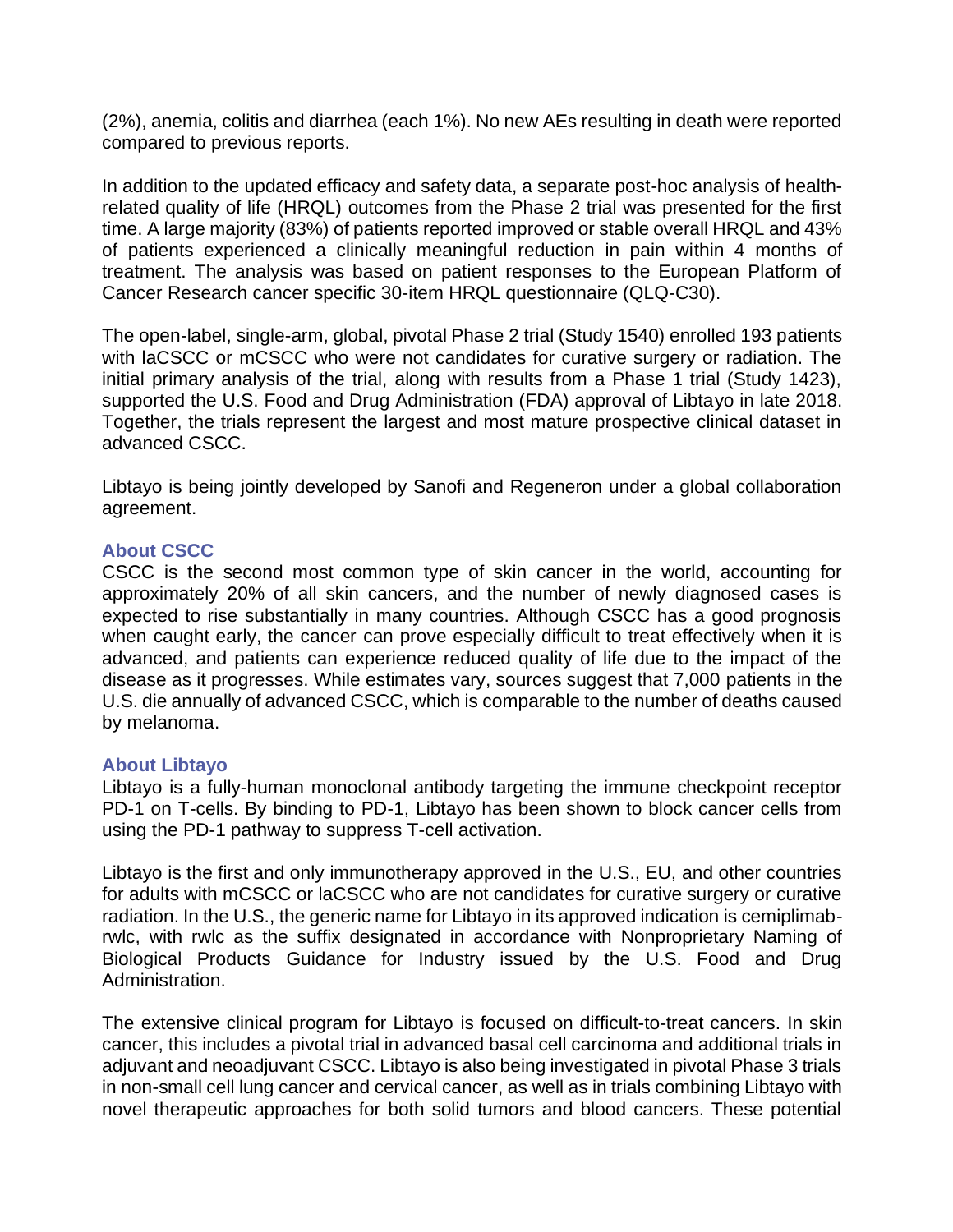uses are investigational, and their safety and efficacy have not been evaluated by any regulatory authority.

### **About Regeneron Pharmaceuticals, Inc.**

Regeneron (NASDAQ: REGN) is a leading biotechnology company that invents life-transforming medicines for people with serious diseases. Founded and led for over 30 years by physician-scientists, our unique ability to repeatedly and consistently translate science into medicine has led to seven FDA-approved treatments and numerous product candidates in development, all of which were homegrown in our laboratories. Our medicines and pipeline are designed to help patients with eye diseases, allergic and inflammatory diseases, cancer, cardiovascular and metabolic diseases, pain, infectious diseases and rare diseases.

Regeneron is accelerating and improving the traditional drug development process through our proprietary VelociSuite® technologies, such as VelocImmune which uses unique genetically-humanized mice to produce optimized fully-human antibodies and bispecific antibodies, and through ambitious research initiatives such as the Regeneron Genetics Center, which is conducting one of the largest genetics sequencing efforts in the world.

For additional information about the company, please visit www.regneron.com or follow @Regeneron on Twitter.

### **About Sanofi**

Sanofi is dedicated to supporting people through their health challenges. We are a global biopharmaceutical company focused on human health. We prevent illness with vaccines, provide innovative treatments to fight pain and ease suffering. We stand by the few who suffer from rare diseases and the millions with long-term chronic conditions.

With more than 100,000 people in 100 countries, Sanofi is transforming scientific innovation into healthcare solutions around the globe.

Sanofi, Empowering Life

**Sanofi Media Relations Contact** Sally Bain Tel.: +1 (781) 264-1097 [sally.bain@sanofi.com](mailto:sally.bain@sanofi.com)

**Regeneron Media Relations Contact** Daren Kwok Tel: +1 (914) 847-1328 daren.kwok@regeneron.com

**Sanofi Investor Relations Contact** Felix Lauscher Tel.: +33 (0)1 53 77 45 45 [ir@sanofi.com](mailto:ir@sanofi.com)

**Regeneron Investor Relations Contact** Vesna Tosic Tel: +1 (914) 847-5443 Vesna.Tosic@regeneron.com

#### *Sanofi Forward-Looking Statements*

*This press release contains forward-looking statements as defined in the Private Securities Litigation Reform Act of 1995, as amended. Forward-looking statements are statements that are not historical facts. These statements include projections and estimates and their underlying assumptions, statements regarding plans, objectives, intentions and expectations with respect to future financial results, events, operations, services, product development and potential, and statements regarding future performance. Forward-looking statements are generally identified by the words "expects", "anticipates", "believes", "intends", "estimates", "plans" and similar expressions. Although Sanofi's management believes that the expectations reflected in such forward-looking statements are reasonable, investors are cautioned that forward-looking information and statements are subject to various risks and uncertainties, many of which are difficult to predict and generally beyond the control of Sanofi, that could cause actual results and developments to differ materially from those expressed in, or implied or projected by, the forwardlooking information and statements. These risks and uncertainties include among other things, the uncertainties inherent in research and development, future clinical data and analysis, including post marketing, decisions by regulatory authorities, such as the FDA or the EMA, regarding whether and when to approve any drug, device or biological application that may be filed for*